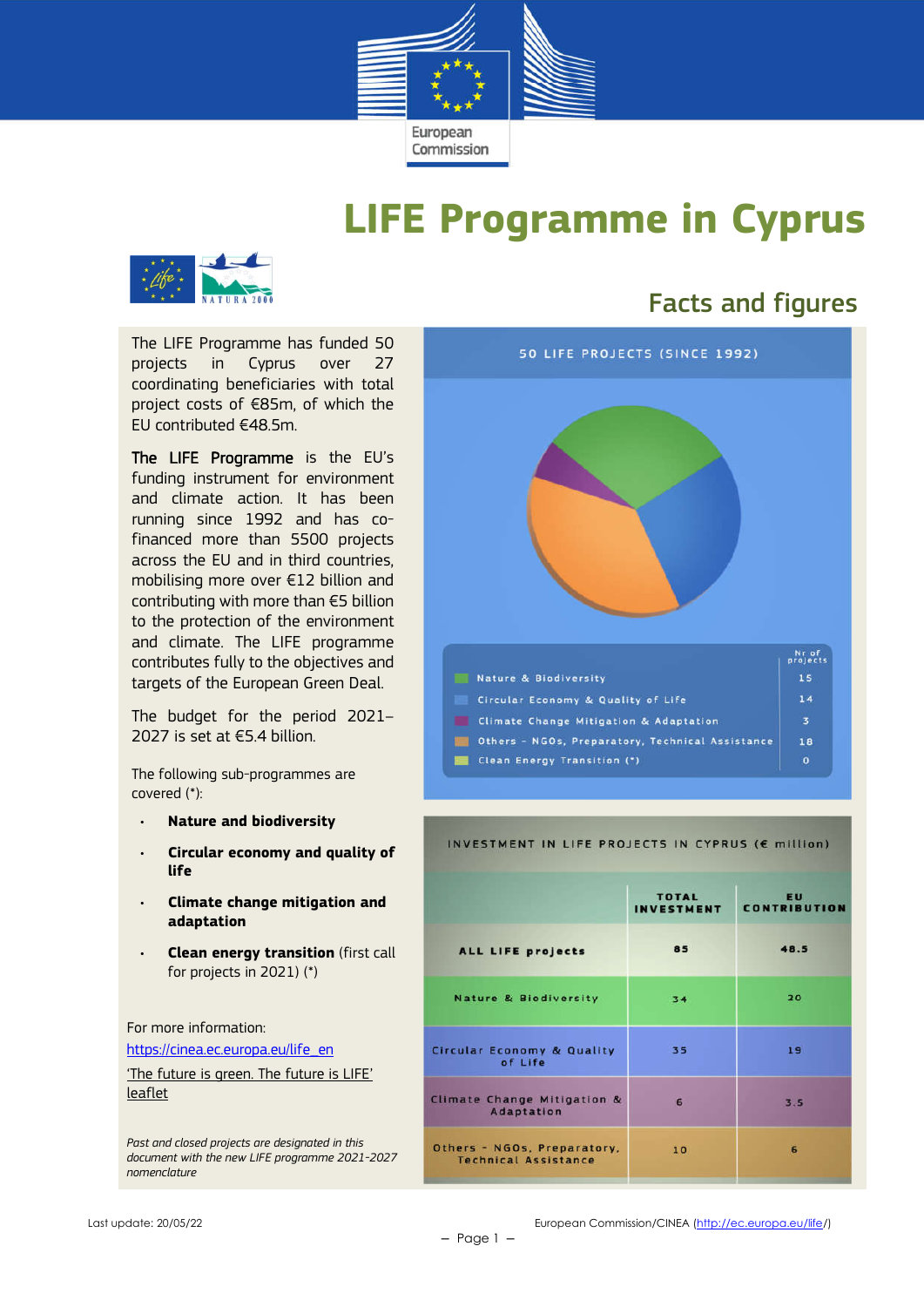# LIFE Nature and Biodiversity

The Nature and Biodiversity strand includes support for standard action projects for developing, applying and promoting best practice in relation to nature and biodiversity, as well as "Strategic Nature Projects" (SNAP). These new projects support the achievement of Union nature and biodiversity objectives by implementing coherent programmes of action in Member States in order to mainstream those objectives and priorities into other policies and financing instruments, including through coordinated implementation of the prioritised action frameworks adopted pursuant to Directive 92/43/EEC.

To date, the LIFE Nature and Biodiversity component has co-financed 11 projects in Cyprus. These represent a total investment of €12 million, of which €7 million has been contributed by the EU.

Completed LIFE Nature projects in Cyprus have: implemented conservation and protection measures in five Natura 2000 sites on the island; established a plant micro-reserve network in Cyprus for the conservation of priority species and habitats; improved the conservation status of fauna species in Cyprus; restored and managed the Oroklini Lake special protection area; improved the conservation status of the priority habitat type endemic forests with Juniperus spp.; promoted and enabled the long-term conservation of arborescent matorral with Zyziphus and gypsum steppes; improved ecological conditions for selected bird species listed in Annex I of the Birds Directive found in three Natura 2000 sites in Cyprus; maintained the priority habitat in the Koilada Kedron-Kampos Natura 2000 network site in good conservation status; and prevented a lionfish invasion in the Mediterranean through early response and targeted removal.

One project under this strand is ongoing. LIFEWithVulturesCY's overall aim is to prevent the griffon vulture's extinction in Cyprus and then to improve its conservation status.

Two closed projects were co-funded under the former Information & Communication and Environmental Governance and Information strands. The BIOforLIFE project conducted a comprehensive and broad-based awareness-raising and communication campaign, with the aim of halting biodiversity loss in Cyprus, utilising mass media, social media and a website, events, training courses, seminars and networking activities. The iLIFE-TROODOS project aimed to increase public awareness of the Troodos national forest park's natural values and the ecosystem services it provides.

One Strategic Nature Project has been co-funded in Cyprus and is ongoing. The LIFE IP Physis project's objectives are summarised below.



#### **Managing the Natura 2000 network better in Cyprus (LIFE IP PHYSIS) LIFE18 IPE/CY/000006**

Cyprus is among the top five EU countries in terms of land area covered by the Natura 2000 network (almost 29%). However, knowledge gaps exist for many protected habitats and species, while a significant number of management plans for Natura 2000 sites are in need of updating. LIFE IP PHYSIS will help conserve important habitats and species through implementation of the so-called 'prioritised action framework' for the Natura 2000 network in Cyprus. The project will fill knowledge gaps, improve governance of the network, make use of ecosystem services, and implement actions and management plans to conserve habitats and species.

#### Project summary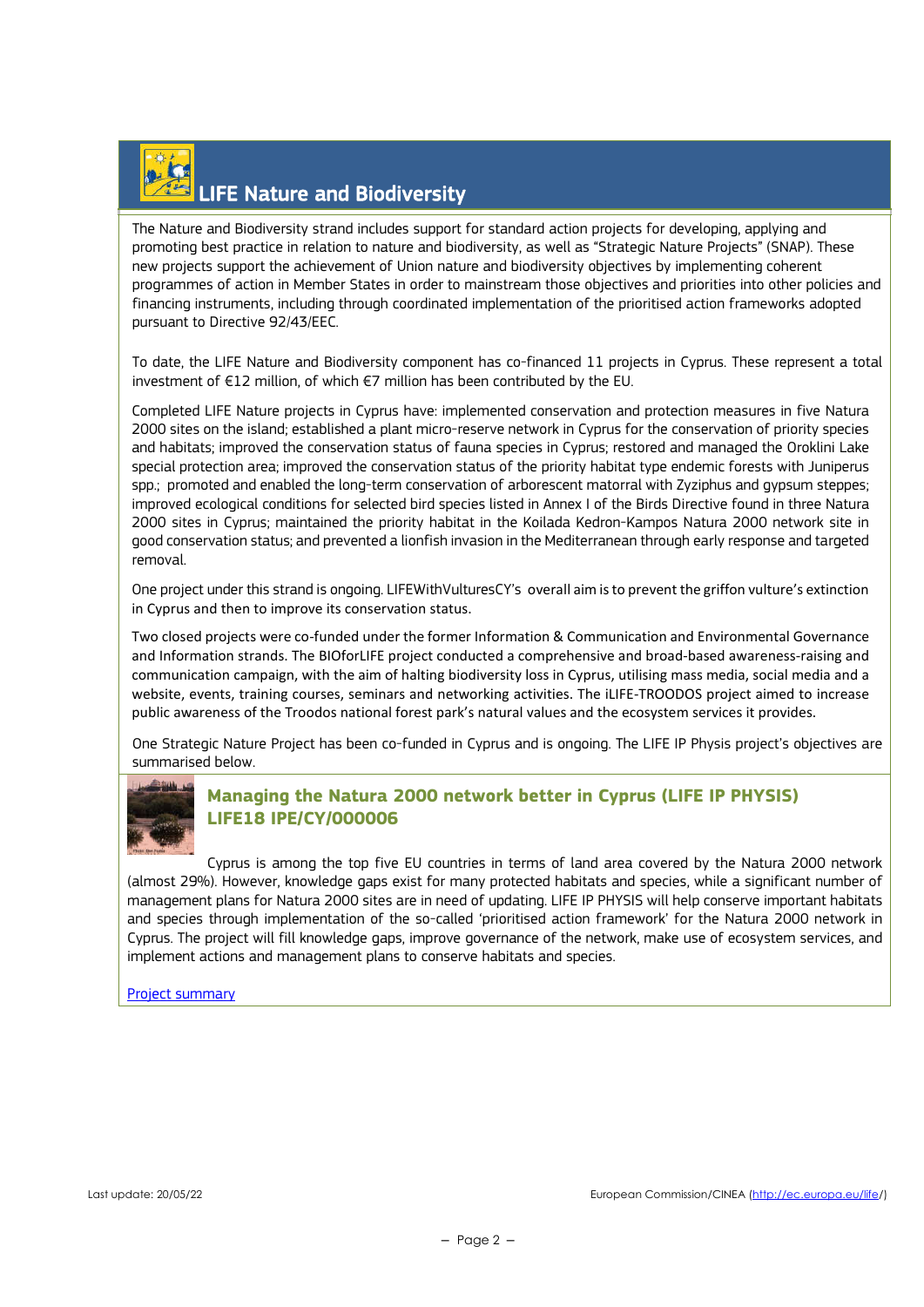### $\frac{1}{2}$ Circular Economy and Quality of Life

Actions supported under the Circular economy and quality of life strand will help in reaching major EU policy objectives such as the transition to a circular economy, as well as protecting and improving the quality of the environment and life. Under this strand, Strategic Integrated Projects (SIP), will implement, on a regional, multi-regional, national or transnational scale, environmental or climate strategies or action plans developed by Member States' authorities and required by specific environmental, climate or relevant energy legislation or policy of the Union. These projects will also ensure that stakeholders are involved and promoting coordination with and mobilisation of at least one other Union, national or private funding source.

This strand [formerly LIFE Environment and Resource Efficiency and Environmental Governance and Information] has cofinanced 12 projects in Finland thus far, representing a total investment of €152 million, of which €65 million has been provided by the EU.

Completed projects tackled the following issues: waste from electrical and electronic equipment; water quality improvement; wastewater treatment (namely in the wine sector); waste (use of quarry waste); climate change mitigation (impact assessment for the adoption of CO2 emissions trading for maritime transport) and adaptation (increasing Cyprus' adaptive capacity to climate change impacts through the development of a National Strategy for Adaptation to Climate Change, with the use of modelling); water (strengthening the scientific foundation of water quality programs); air quality monitoring (particulates monitoring, modelling and management); industrial waste (demonstrating an environmentally and financially sustainable procedure for the management and treatment of returned, expired dairy products); agricultural waste (developing, demonstrating and evaluating an integrated system for the treatment of livestock); and energy supply (pointing the way towards a more economically and environmentally sustainable electricity grid in Cyprus and Europe). The coordinating beneficiaries were universities, national authorities and a large enterprise.

One ongoing project, LIFE PHARMA-DETOX, aims to detoxify wastewater from the pharmaceutical industry by developing an innovative, economically viable and cost-efficient system for the transformation of pharmaceutical compounds present in wastewater into non-toxic substances (novel detoxification process).

One closed project was co-funded under the former Information & Communication strand. The LIFE KNOW WASTE project successfully promoted the Reduction-Reuse-Recycling (3R) concept in Cyprus via an integrated communication strategy, which used TV, radio, printed and electronic press, social media, and educational and training activities. The ongoing LIFE FOODPRINT project, co-funded under the former Environmental Governance and Information strand, will conduct an awareness-raising campaign targeted at preventing food waste.

One Strategic Integrated Project has been co-funded in Cyprus under this strand. The LIFE-IP CYzero WASTE project's objectives are described below.



#### **Steering waste away from landfill (LIFE-IP CYzero WASTE) LIFE20 IPE/CY/000011**

Cyprus has one of the EU's highest levels of municipal waste per inhabitant. Most of it goes to landfill, with less than 20% recycled. Several factors hamper the country from meeting the EU's Landfill Directive and Circular Economic Action Plan's targets.

The overall objective of the LIFE-IP CYzero WASTE project is to catalyse the full implementation of the National Waste Management Plan and the National Waste Prevention Strategy, addressing the main gaps identified in the Environmental Implementation Review for Cyprus (2019) and the Early Warning Report for Cyprus (2018).

The Department of Environment at Cyprus's Ministry of Agriculture, Rural Development and Environment leads this project, which includes multiple measures such as the separate collection of biowaste in 50 rural, semirural, and urban areas, and improving the collection of dry recyclables, like paper and metal cans, by setting up 20 green kiosks. Seven cities will get reuse/repair centres and a network of reuse shops. A new waste management coordination body will be created and awareness will be raised in key stakeholders, authorities and the general public. Also, some 'pay-as-you-throw' systems will be demonstrated, which, together with introducing a landfill tax and facilitating the coordinated use of more than €62 million complementary funds, should encourage the shift to a more circular economy.

Project summary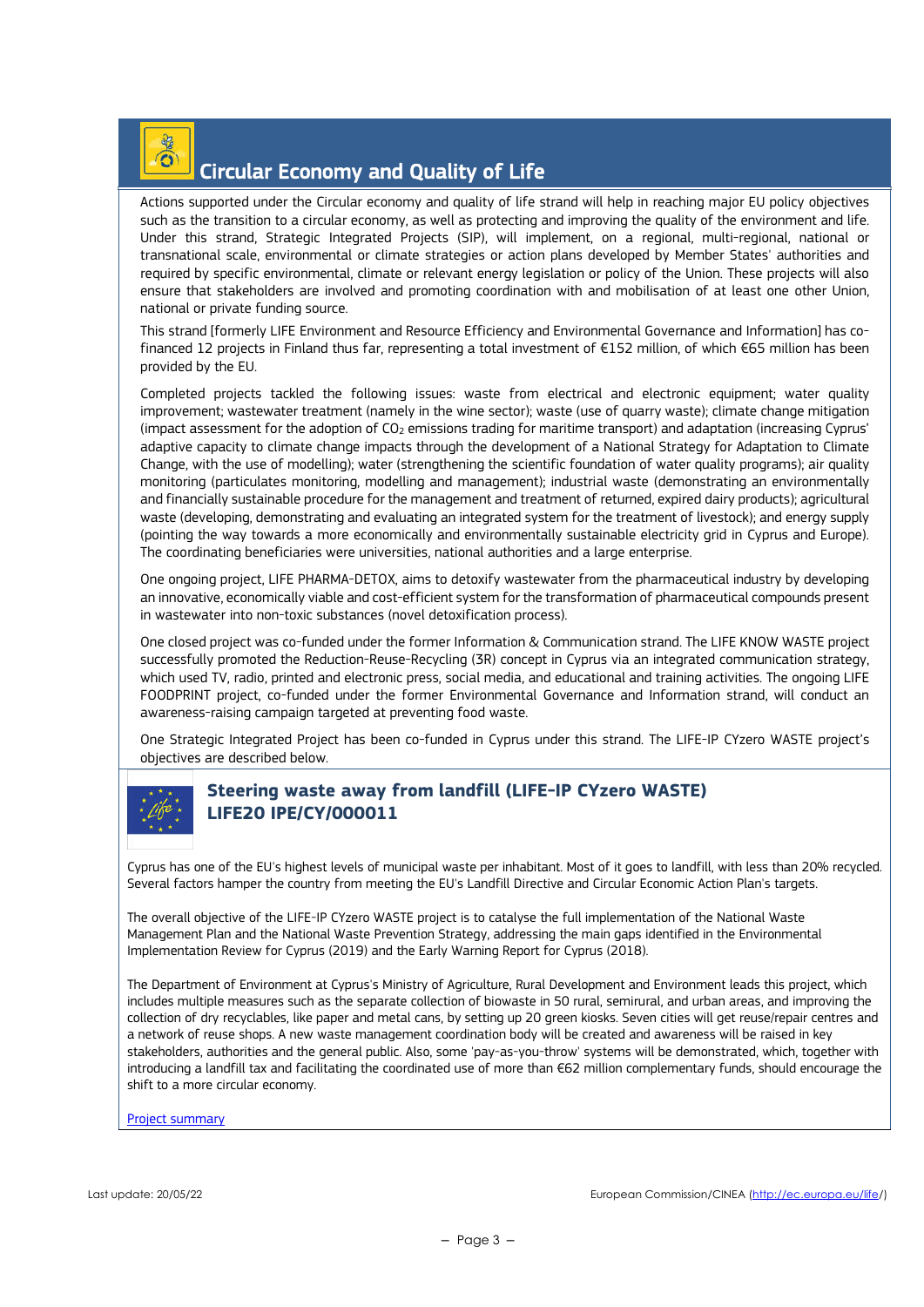

### LIFE Climate Change Mitigation and Adaptation

The LIFE Climate change mitigation and adaptation strand will support actions which help implement the 2030 energy and climate policy framework and meet the European Union's commitments under the Paris Agreement on Climate Change. Projects under this strand will contribute to a renewable energy based- and climate- resilient economy. Under this strand, Strategic Integrated Projects (SIP), will implement, on a regional, multi-regional, national or transnational scale, environmental or climate strategies or action plans developed by Member States' authorities and required by specific environmental, climate or relevant energy legislation or policy of the Union. These projects will also ensure that stakeholders are involved and promoting coordination with and mobilisation of at least one other Union, national or private funding source.

To date, the Climate Change strand has co-financed three projects in Cyprus. The total investment for these projects amounts to €18 million, of which the EU is contributing €11 million.

The closed LIFE+ ORGANIKO project evaluated the situation in Cyprus regarding the organic farming sector, including farmer practices and stakeholders' technical bottlenecks. They conducted a study using questionnaires and field visits to organic farmers while educational meetings with farmers interested in organic farming were held in various villages of Cyprus. The overall aim of the other closed, project, UrbanProof, was to increase the resilience of municipalities to climate change by equipping them with a tool that supports their climate change adaptation planning. The coordinating beneficiaries of these projects were respectively the Ministry of Agriculture, Rural Development and Environment and Cyprus University of Technology.

The ongoing LIFE-MEDEA project's main goal is to demonstrate the feasibility and effectiveness of an adaptation strategy to Desert Dust Storms (DDS), and to better inform EU policy-making by providing a field-based evidence for the adoption of a strategic plan for mitigating the health effects of DDS events in south-east Europe.



Building on the Intelligent Energy Europe (2003-2013) and Horizon 2020 Energy Efficiency (2014-2020) programmes, the LIFE Clean Energy Transition sub-programme continues to support the delivery of EU policies in the field of sustainable energy. In particular, it aims at facilitating the transition towards an energy-efficient, renewable energy-based, climate-neutral and -resilient economy across Europe.

The LIFE Clean Energy Transition sub-programme supports projects in the following five areas of intervention:

1) Building a national, regional and local policy framework supporting the clean energy transition;

2) Accelerating technology roll-out, digitalisation, new services and business models and enhancement of the related professional skills on the market;

3) Attracting private finance for sustainable energy;

4) Supporting the development of local and regional investment projects;

5) Involving and empowering citizens in the clean energy transition.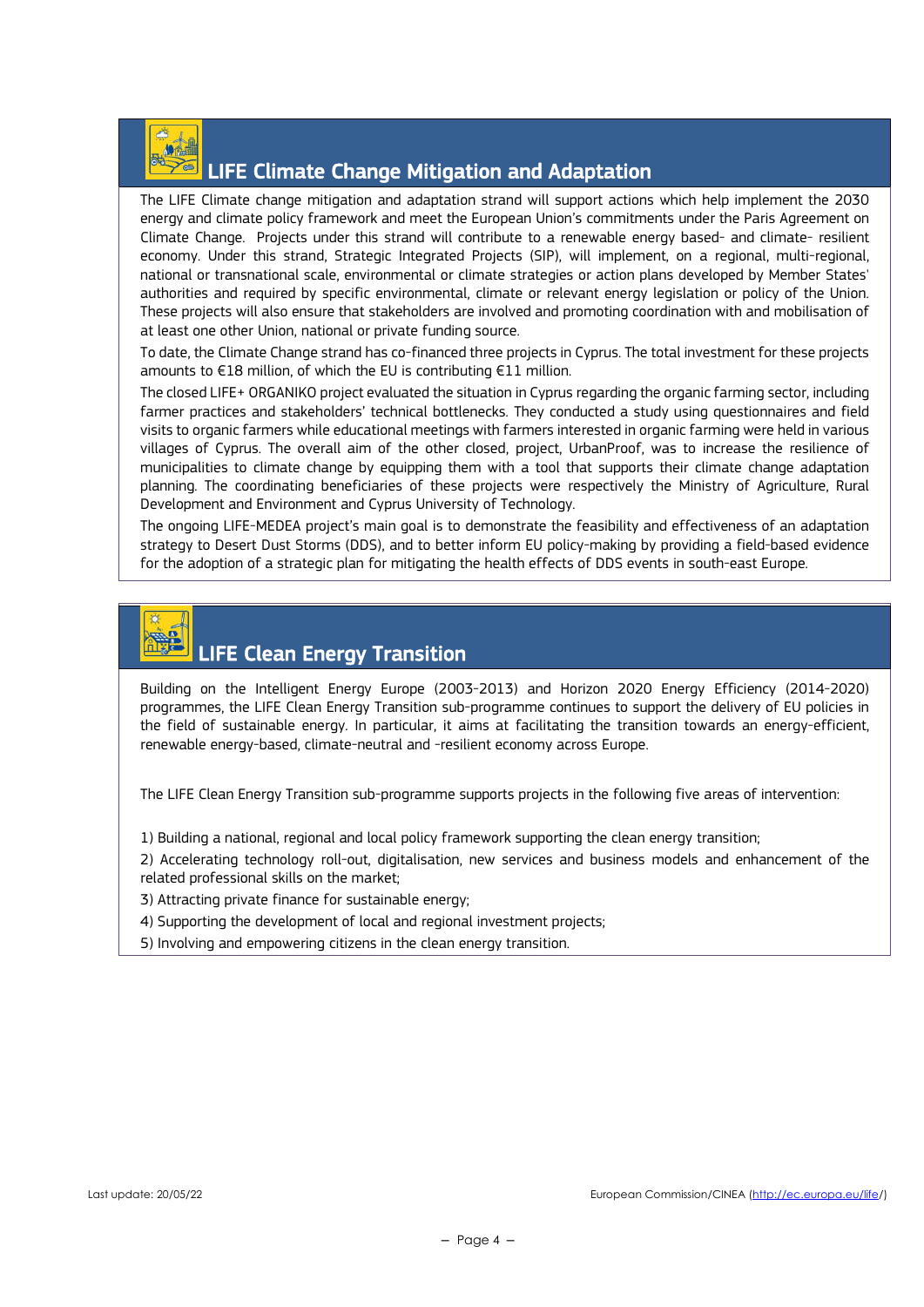| Want to know more about LIFE? |            |                                                                                                                                                                                                                                                                                      |  |
|-------------------------------|------------|--------------------------------------------------------------------------------------------------------------------------------------------------------------------------------------------------------------------------------------------------------------------------------------|--|
| ➤                             |            | Visit the <b>LIFE</b> website and <b>LIFE</b> project database                                                                                                                                                                                                                       |  |
| ➤                             |            | Follow the LIFE programme on social media:                                                                                                                                                                                                                                           |  |
| ➤                             |            | <b>in</b> f and<br>Sign up to the LIFE Programme and CINEA Clean Energy Newsletters                                                                                                                                                                                                  |  |
|                               |            |                                                                                                                                                                                                                                                                                      |  |
| ⋗                             |            | <b>Contact the LIFE National Contact Point in your Member State:</b>                                                                                                                                                                                                                 |  |
|                               | Name:      | Ms Marilena PAPASTAVROU (LIFE Nature & Biodiversity/ LIFE Environment / LIFE Circular Economy / LIFE Climate<br>Action)<br>Ms Chrystalla PAPASTAVROU (LIFE Climate Action)<br>Mr Panos KAKONITIS (LIFE Climate Action)<br>Ministry of Agriculture, Rural Development and Environment |  |
|                               |            | Address: CY - 1498 Lefkosia                                                                                                                                                                                                                                                          |  |
|                               | Tel:       | +357 22 408926<br>+357 22 408925<br>+357 22 866236                                                                                                                                                                                                                                   |  |
|                               |            | E-mail: mpapastavrou@environment.moa.gov.cy<br>cpapastavrou@environment.moa.gov.cy<br>pkakonitis@environment.moa.gov.cy                                                                                                                                                              |  |
|                               |            | Website: Department of Environment                                                                                                                                                                                                                                                   |  |
| ⋗                             |            | <b>Contact your NEEMO Monitoring Team</b>                                                                                                                                                                                                                                            |  |
|                               | NEEMO EEIG |                                                                                                                                                                                                                                                                                      |  |
|                               |            | c/o Mrs G. Valaoras                                                                                                                                                                                                                                                                  |  |
|                               |            | Address: 14 Asklepiou                                                                                                                                                                                                                                                                |  |
|                               | Tel:       | GR - 10680 ATHENS<br>+30 210 361 00 88                                                                                                                                                                                                                                               |  |
|                               |            | E-mail: prospect@neemo.eu                                                                                                                                                                                                                                                            |  |

| <b>Ongoing LIFE Nature &amp; Biodiversity projects</b>                            |                         |                                                   |                                                                                                |                         |
|-----------------------------------------------------------------------------------|-------------------------|---------------------------------------------------|------------------------------------------------------------------------------------------------|-------------------------|
| <b>Project Title</b>                                                              | <b>Project Number</b>   | Project acronym and link<br>to the online summary | Website                                                                                        | <b>Project duration</b> |
| Saving Griffon Vultures in<br>Cyprus through concrete<br>conservation actions     | LIFF18<br>NAT/CY/001018 | LIFEWithVulturesCY                                | https://birdlifecyprus.org/new<br>s-details/in-the-press/life-<br>with-vultures-project-launch | 07/2019 -> 07/2023      |
| Managing the NATURA 2000<br>network in Cyprus and<br>Shaping a sustainable future | LIFF18<br>IPE/CY/000006 | LIFE IP Physis                                    | https://pandoteira.cy/                                                                         | 11/2019 ->10/2029       |

Last update: 20/05/22 **European Commission/CINEA** (http://ec.europa.eu/life/)